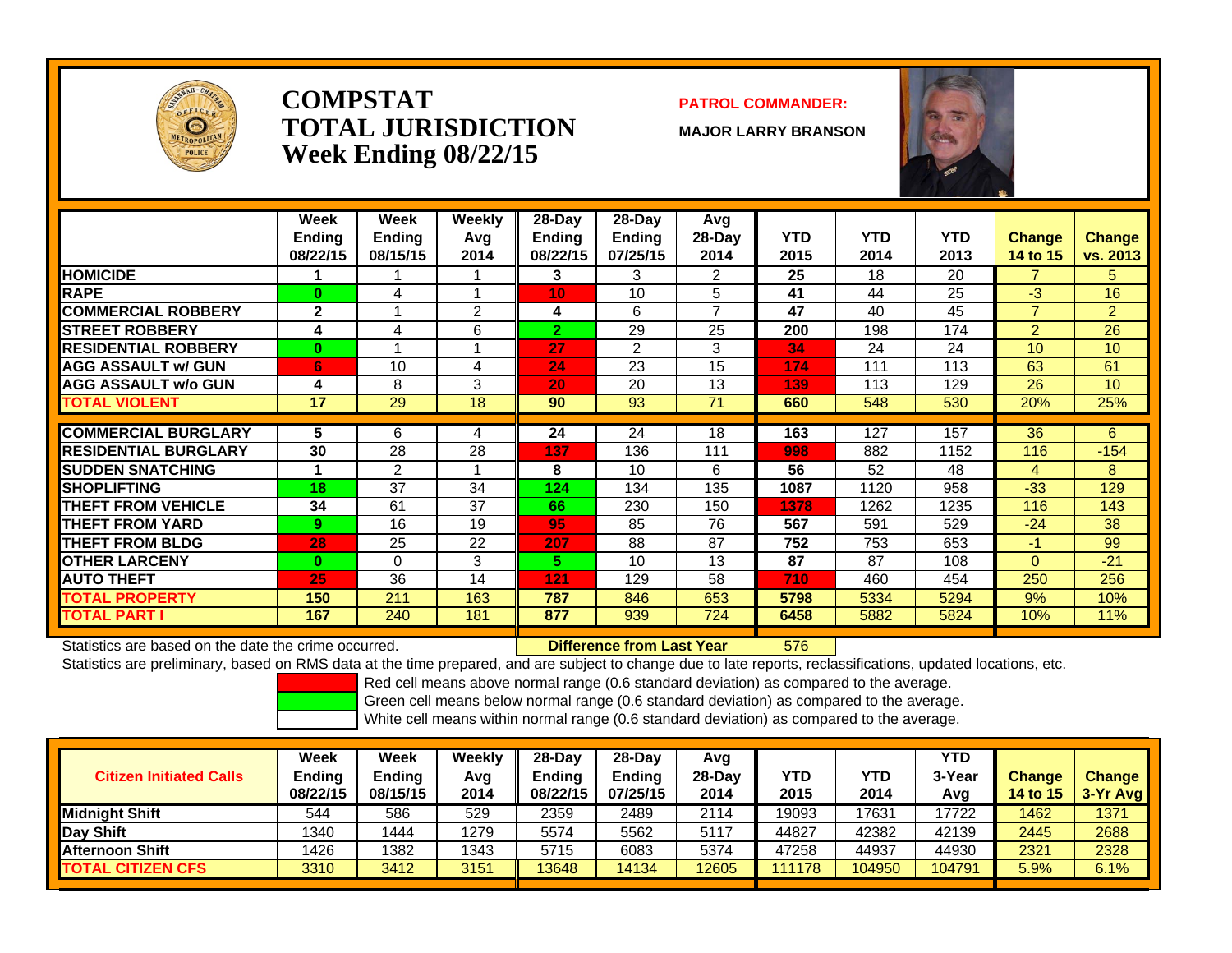

# **COMPSTATWEST CHATHAM PRECINCTWeek Ending 08/22/15**

**PRECINCT COMMANDER:**

**CAPT. CARL RAMEY**



|                             | Week<br><b>Ending</b><br>08/22/15 | Week<br><b>Ending</b><br>08/15/15 | <b>Weekly</b><br>Avg<br>2014 | 28-Day<br><b>Ending</b><br>08/22/15 | $28-Day$<br><b>Ending</b><br>07/25/15 | Avg<br>28-Day<br>2014 | <b>YTD</b><br>2015 | <b>YTD</b><br>2014 | <b>YTD</b><br>2013 | <b>Change</b><br>14 to 15 | <b>Change</b><br>vs. 2013 |
|-----------------------------|-----------------------------------|-----------------------------------|------------------------------|-------------------------------------|---------------------------------------|-----------------------|--------------------|--------------------|--------------------|---------------------------|---------------------------|
| <b>HOMICIDE</b>             | 0                                 | 0                                 | $\Omega$                     | $\mathbf{0}$                        | $\Omega$                              | 0                     | $\bf{0}$           |                    | $\overline{2}$     | $-1$                      | $-2$                      |
| <b>RAPE</b>                 | $\bf{0}$                          |                                   | $\Omega$                     | 3                                   | 3                                     |                       | 13                 | 10                 | 6                  | 3                         | $\overline{7}$            |
| <b>COMMERCIAL ROBBERY</b>   | $\bf{0}$                          | $\Omega$                          | $\Omega$                     | $\bf{0}$                            | 3                                     |                       | 10                 | 6                  | 4                  | 4                         | 6                         |
| <b>STREET ROBBERY</b>       | $\bf{0}$                          |                                   |                              |                                     | 4                                     | 3                     | 18                 | 19                 | 18                 | $-1$                      | $\mathbf{0}$              |
| <b>RESIDENTIAL ROBBERY</b>  | $\bf{0}$                          |                                   | $\Omega$                     | 3                                   |                                       |                       | 6                  | 8                  | 5                  | $-2$                      | $\blacktriangleleft$      |
| <b>AGG ASSAULT w/ GUN</b>   | $\bf{0}$                          | $\overline{2}$                    | $\Omega$                     | 3                                   | 5                                     |                       | 19                 | 10                 | 12                 | 9                         | $\overline{7}$            |
| <b>AGG ASSAULT w/o GUN</b>  | $\bf{0}$                          | $\Omega$                          | $\Omega$                     | 3                                   | 3                                     | $\overline{2}$        | 29                 | 12                 | 22                 | 17                        | $\overline{7}$            |
| <b>TOTAL VIOLENT</b>        | $\bf{0}$                          | 5                                 | $\overline{2}$               | 13                                  | 19                                    | 9                     | 95                 | 66                 | 69                 | 44%                       | 38%                       |
|                             |                                   |                                   |                              |                                     |                                       |                       |                    |                    |                    |                           |                           |
| <b>COMMERCIAL BURGLARY</b>  | 4                                 |                                   |                              | 9                                   | 5                                     | 4                     | 47                 | $\overline{28}$    | $\overline{20}$    | 19                        | $\overline{27}$           |
| <b>RESIDENTIAL BURGLARY</b> | 6                                 | 7                                 | 5                            | 31                                  | 33                                    | 21                    | 194                | 163                | 190                | 31                        | 4                         |
| <b>SUDDEN SNATCHING</b>     | $\bf{0}$                          | $\Omega$                          | $\Omega$                     | 1                                   |                                       |                       | 4                  | 4                  | $\Omega$           | $\Omega$                  | $\overline{4}$            |
| <b>SHOPLIFTING</b>          | $3^{\circ}$                       | $\overline{2}$                    | 5.                           | 12                                  | 16                                    | 19                    | 136                | 169                | 96                 | $-33$                     | 40                        |
| <b>THEFT FROM VEHICLE</b>   | 7                                 | $\overline{7}$                    | 6                            | 8                                   | 36                                    | 26                    | 222                | 197                | 170                | 25                        | 52                        |
| <b>THEFT FROM YARD</b>      | $\bf{0}$                          | 3                                 | 3                            | 16                                  | 10                                    | 12                    | 106                | 90                 | 67                 | 16                        | 39                        |
| <b>THEFT FROM BLDG</b>      |                                   | 4                                 | 3                            | 30                                  | 17                                    | 13                    | 134                | 126                | 89                 | 8                         | 45                        |
| <b>OTHER LARCENY</b>        | $\bf{0}$                          | 0                                 |                              | $\bf{0}$                            | $\Omega$                              | 3                     | 19                 | 18                 | 9                  |                           | 10                        |
| <b>AUTO THEFT</b>           | 3                                 | 8                                 | 3                            | 23                                  | 25                                    | 12                    | 136                | 87                 | 62                 | 49                        | 74                        |
| <b>TOTAL PROPERTY</b>       | 24                                | 32                                | 28                           | 130                                 | 143                                   | 111                   | 998                | 882                | 703                | 13%                       | 42%                       |
| <b>TOTAL PART I</b>         | 24                                | 37                                | 30                           | 143                                 | 162                                   | 121                   | 1093               | 948                | 772                | 15%                       | 42%                       |

Statistics are based on the date the crime occurred. **Difference from Last Year** 

145

Statistics are preliminary, based on RMS data at the time prepared, and are subject to change due to late reports, reclassifications, updated locations, etc.

Red cell means above normal range (0.6 standard deviation) as compared to the average.

Green cell means below normal range (0.6 standard deviation) as compared to the average.

| <b>Citizen Initiated Calls</b> | Week<br><b>Ending</b><br>08/22/15 | Week<br><b>Ending</b><br>08/15/15 | Weekly<br>Avg<br>2014 | $28$ -Day<br><b>Endina</b><br>08/22/15 | 28-Day<br><b>Ending</b><br>07/25/15 | Avg<br>28-Dav<br>2014 | YTD<br>2015 | <b>YTD</b><br>2014 | YTD<br>3-Year<br>Avg | <b>Change</b><br>14 to 15 | <b>Change</b><br>$3-Yr$ Avg |
|--------------------------------|-----------------------------------|-----------------------------------|-----------------------|----------------------------------------|-------------------------------------|-----------------------|-------------|--------------------|----------------------|---------------------------|-----------------------------|
| <b>Midnight Shift</b>          | 98                                | 142                               | 107                   | 474                                    | 520                                 | 429                   | 3783        | 3497               | 3503                 | 286                       | 280                         |
| <b>Day Shift</b>               | 277                               | 293                               | 264                   | 1187                                   | 1179                                | 1055                  | 9486        | 8633               | 8731                 | 853                       | 755                         |
| <b>Afternoon Shift</b>         | 275                               | 268                               | 279                   | 1132                                   | 1277                                | 1115                  | 9844        | 9423               | 9321                 | 421                       | 523                         |
| <b>TOTAL CITIZEN CFS</b>       | 650                               | 650                               | 650                   | 2793                                   | 2976                                | 2599                  | 23113       | 21553              | 21556                | $7.2\%$                   | 7.2%                        |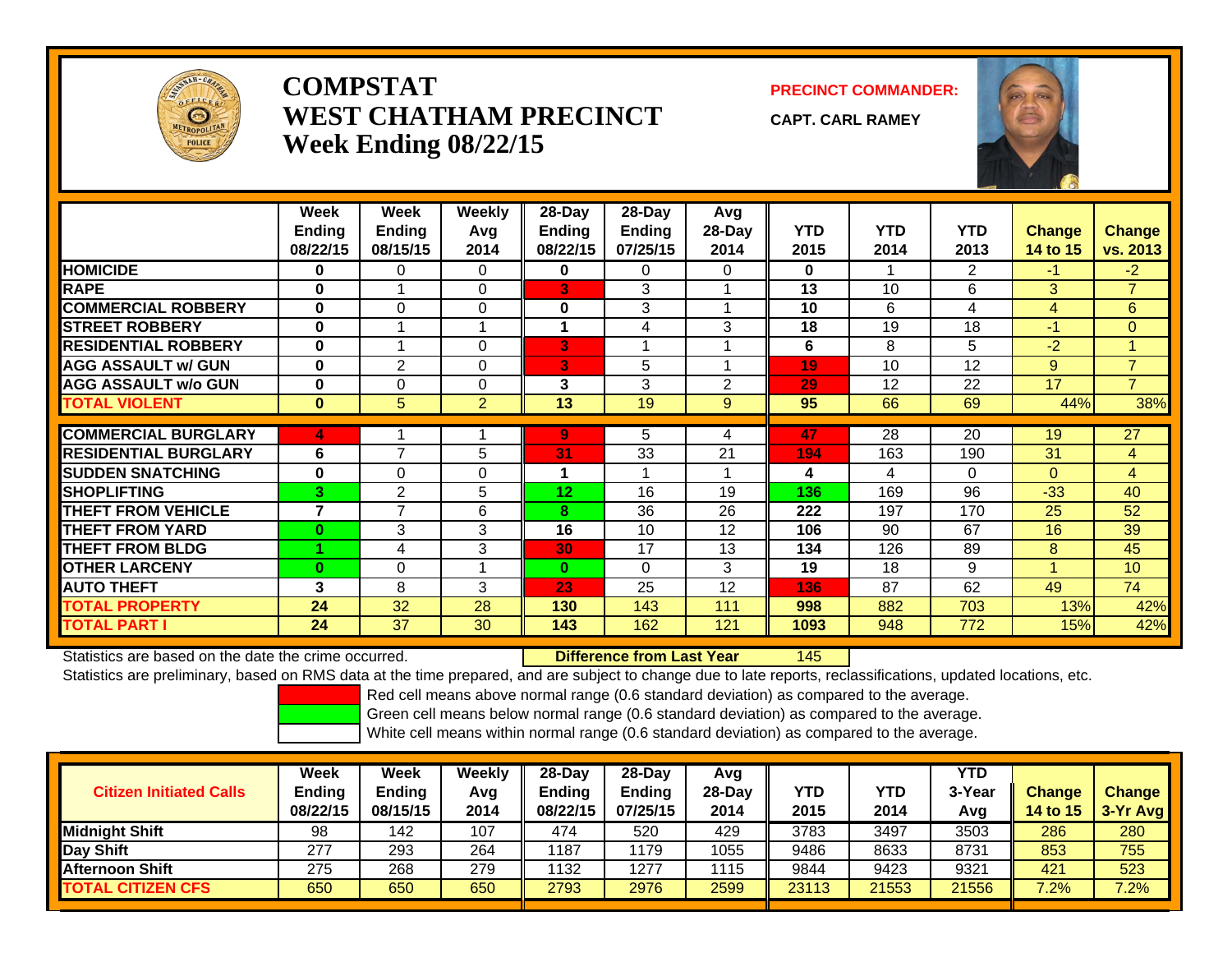

# **COMPSTATDOWNTOWN PRECINCTWeek Ending 08/22/15**

#### **PRECINCT COMMANDER:**

**CAPT. Ben Herron**

-37



|                             | Week<br><b>Ending</b><br>08/22/15 | Week<br><b>Ending</b><br>08/15/15 | Weekly<br>Avq<br>2014      | 28-Day<br>Ending<br>08/22/15 | 28-Day<br><b>Ending</b><br>07/25/15 | Avg<br>28-Day<br>2014    | <b>YTD</b><br>2015 | <b>YTD</b><br>2014 | <b>YTD</b><br>2013 | <b>Change</b><br>14 to 15 | <b>Change</b><br>vs. 2013 |
|-----------------------------|-----------------------------------|-----------------------------------|----------------------------|------------------------------|-------------------------------------|--------------------------|--------------------|--------------------|--------------------|---------------------------|---------------------------|
| <b>HOMICIDE</b>             |                                   | 0                                 | $\Omega$                   |                              |                                     |                          | 4                  | $\overline{2}$     | $\overline{7}$     | $\overline{2}$            | $-3$                      |
| <b>RAPE</b>                 | 0                                 |                                   | 0                          |                              |                                     |                          | 8                  | 7                  | 6                  |                           | $\overline{2}$            |
| <b>COMMERCIAL ROBBERY</b>   | 0                                 |                                   | 0                          |                              |                                     |                          | 5                  | 3                  | 9                  | $\overline{2}$            | $-4$                      |
| <b>STREET ROBBERY</b>       |                                   | $\overline{2}$                    | 2                          | $\bf{0}$                     | 10                                  | $\overline{\phantom{a}}$ | 69                 | 49                 | 66                 | 20                        | 3                         |
| <b>RESIDENTIAL ROBBERY</b>  | $\bf{0}$                          | 0                                 | $\Omega$                   | 9                            | $\Omega$                            | $\Omega$                 | 6                  |                    | 5                  | 5                         |                           |
| <b>AGG ASSAULT w/ GUN</b>   | 1                                 | 0                                 |                            | 4                            | 3                                   | 3                        | 29                 | 22                 | 29                 | $\overline{\phantom{a}}$  | $\overline{0}$            |
| <b>AGG ASSAULT w/o GUN</b>  | $\overline{2}$                    |                                   |                            | 4                            | 2                                   | 3                        | 29                 | 30                 | 28                 | $-1$                      |                           |
| <b>TOTAL VIOLENT</b>        | 5.                                | 5                                 | 4                          | 20                           | 18                                  | 16                       | 150                | 114                | 150                | 32%                       | 0%                        |
|                             |                                   |                                   |                            |                              |                                     |                          |                    |                    |                    |                           |                           |
| <b>COMMERCIAL BURGLARY</b>  |                                   | $\overline{2}$                    |                            | 5                            | 4                                   | 3                        | 19                 | 23                 | 18                 | $-4$                      |                           |
| <b>RESIDENTIAL BURGLARY</b> | 4                                 | 6                                 | 3                          | 17                           | 14                                  | 11                       | 93                 | 71                 | 115                | 22                        | $-22$                     |
| <b>SUDDEN SNATCHING</b>     |                                   | 0                                 |                            | $\mathbf{2}$                 | 4                                   | 2                        | 26                 | 18                 | 26                 | 8                         | $\Omega$                  |
| <b>SHOPLIFTING</b>          | 4                                 | 9                                 | 4                          | 28                           | 29                                  | 18                       | 156                | 151                | 129                | 5                         | 27                        |
| <b>THEFT FROM VEHICLE</b>   | 6                                 | 10                                | 9                          | 21                           | 29                                  | 36                       | 255                | 345                | 253                | $-90$                     | $\overline{2}$            |
| <b>THEFT FROM YARD</b>      | $\overline{2}$                    |                                   | 5                          | 11                           | 28                                  | 21                       | 137                | 159                | 170                | $-22$                     | $-33$                     |
| <b>THEFT FROM BLDG</b>      | 3                                 | 3                                 | 5                          | 26                           | 11                                  | 21                       | 135                | 177                | 119                | $-42$                     | 16                        |
| <b>OTHER LARCENY</b>        | $\mathbf{0}$                      | 0                                 | $\boldsymbol{\mathcal{A}}$ | $\mathbf{2}$                 | 3                                   | $\overline{2}$           | 14                 | 14                 | 30                 | $\Omega$                  | $-16$                     |
| <b>AUTO THEFT</b>           | 6                                 | 9                                 | 3                          | 28                           | 29                                  | 11                       | 134                | 84                 | 79                 | 50                        | 55                        |
| <b>TOTAL PROPERTY</b>       | 27                                | 40                                | 31                         | 140                          | 151                                 | 125                      | 969                | 1042               | 939                | $-7%$                     | 3%                        |
| <b>TOTAL PART I</b>         | 32                                | 45                                | 35                         | 160                          | 169                                 | 141                      | 1119               | 1156               | 1089               | $-3%$                     | 3%                        |

Statistics are based on the date the crime occurred. **Difference from Last Year** 

Statistics are preliminary, based on RMS data at the time prepared, and are subject to change due to late reports, reclassifications, updated locations, etc.

Red cell means above normal range (0.6 standard deviation) as compared to the average.

Green cell means below normal range (0.6 standard deviation) as compared to the average.

| <b>Citizen Initiated Calls</b> | Week<br><b>Ending</b><br>08/22/15 | Week<br><b>Ending</b><br>08/15/15 | Weekly<br>Avg<br>2014 | $28-Dav$<br><b>Ending</b><br>08/22/15 | 28-Dav<br><b>Ending</b><br>07/25/15 | Avg<br>$28-Day$<br>2014 | <b>YTD</b><br>2015 | YTD<br>2014 | YTD<br>3-Year<br>Avg | <b>Change</b><br><b>14 to 15</b> | <b>Change</b><br>3-Yr Avg |
|--------------------------------|-----------------------------------|-----------------------------------|-----------------------|---------------------------------------|-------------------------------------|-------------------------|--------------------|-------------|----------------------|----------------------------------|---------------------------|
| <b>Midnight Shift</b>          | 118                               | 134                               | 114                   | 522                                   | 542                                 | 457                     | 4060               | 3856        | 3856                 | 204                              | 204                       |
| Day Shift                      | 251                               | 253                               | 223                   | 986                                   | 054                                 | 891                     | 8036               | 7359        | 7449                 | 677                              | 587                       |
| <b>Afternoon Shift</b>         | 270                               | 250                               | 244                   | 1081                                  | 132                                 | 976                     | 8615               | 8176        | 8168                 | 439                              | 447                       |
| <b>TOTAL CITIZEN CFS</b>       | 639                               | 637                               | 581                   | 2589                                  | 2728                                | 2324                    | 20711              | 19391       | 19473                | 6.8%                             | 6.4%                      |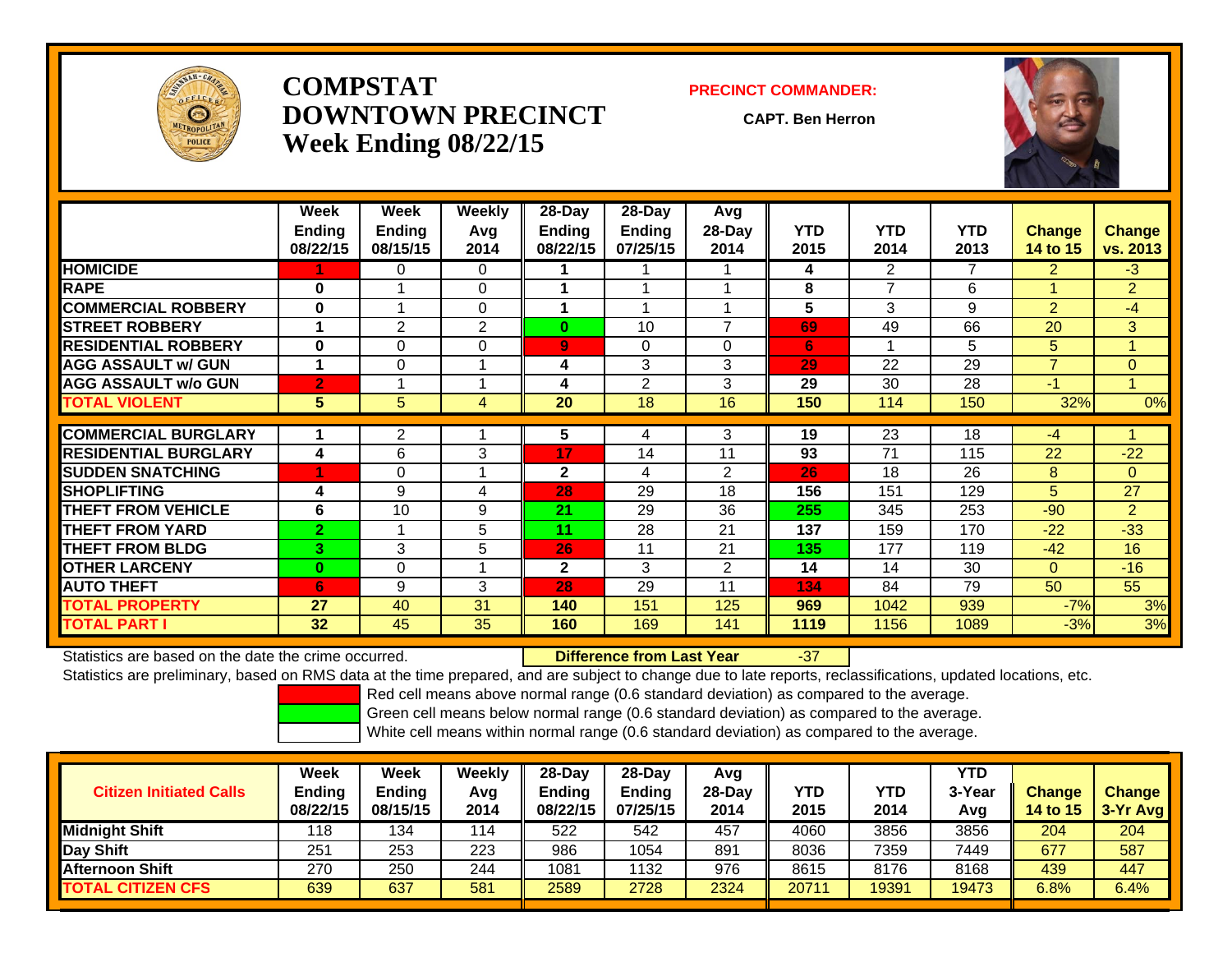

# **COMPSTATCENTRAL PRECINCT CAPT. DEVONN ADAMSWeek Ending 08/22/15**

### **PRECINCT COMMANDER:**



|                             | Week          | Week           | Weekly   | 28-Day   | 28-Day         | Avg            |            |                |            |                |                |
|-----------------------------|---------------|----------------|----------|----------|----------------|----------------|------------|----------------|------------|----------------|----------------|
|                             | <b>Ending</b> | <b>Ending</b>  | Avg      | Ending   | <b>Ending</b>  | 28-Day         | <b>YTD</b> | <b>YTD</b>     | <b>YTD</b> | <b>Change</b>  | <b>Change</b>  |
|                             | 08/22/15      | 08/15/15       | 2014     | 08/22/15 | 07/25/15       | 2014           | 2015       | 2014           | 2013       | 14 to 15       | vs. 2013       |
| <b>HOMICIDE</b>             | $\bf{0}$      |                | $\Omega$ |          |                |                | 10         | 11             | 6          | $-1$           | 4              |
| <b>RAPE</b>                 | $\bf{0}$      | $\Omega$       | $\Omega$ |          |                |                | 6          | 10             | 5          | $-4$           |                |
| <b>COMMERCIAL ROBBERY</b>   | $\bf{0}$      | $\Omega$       | $\Omega$ |          | $\overline{2}$ |                | 7          | 11             | 10         | $-4$           | $-3$           |
| <b>STREET ROBBERY</b>       |               | 0              | 2        | $\bf{0}$ | 11             | 8              | 56         | 67             | 42         | $-11$          | 14             |
| <b>RESIDENTIAL ROBBERY</b>  | $\bf{0}$      | $\Omega$       | $\Omega$ | 10       | $\Omega$       | 0              | 6          | $\overline{2}$ | 4          | 4              | 2              |
| <b>AGG ASSAULT w/ GUN</b>   | 3             | 3              | 2        | 8        | 7              | 6              | 62         | 47             | 36         | 15             | 26             |
| <b>AGG ASSAULT w/o GUN</b>  |               | 2              |          | 6        | 7              | 3              | 34         | 32             | 40         | $\overline{2}$ | $-6$           |
| <b>TOTAL VIOLENT</b>        | 5             | 6              | 5        | 27       | 29             | 21             | 181        | 180            | 143        | 1%             | 27%            |
|                             |               |                |          |          |                |                |            |                |            |                |                |
| <b>COMMERCIAL BURGLARY</b>  | $\bf{0}$      | 0              |          | 4        |                | 4              | 48         | 25             | 53         | 23             | $-5$           |
| <b>RESIDENTIAL BURGLARY</b> | 5.            | $\overline{2}$ | 9        | 25       | 26             | 34             | 285        | 268            | 289        | 17             | $-4$           |
| <b>SUDDEN SNATCHING</b>     | $\bf{0}$      | $\Omega$       | $\Omega$ | $\bf{0}$ | $\Omega$       |                | 7          | 11             | 8          | $-4$           | $-1$           |
| <b>SHOPLIFTING</b>          |               | $\overline{2}$ | 2        | 9        | 8              | 8              | 57         | 67             | 63         | $-10$          | $-6$           |
| <b>THEFT FROM VEHICLE</b>   | 3.            | 15             | 9        | 12       | 48             | 36             | 396        | 295            | 299        | 101            | 97             |
| <b>THEFT FROM YARD</b>      |               | 5              | 5        | 20       | 16             | 20             | 124        | 154            | 133        | $-30$          | $-9$           |
| <b>THEFT FROM BLDG</b>      | 4             | 8              | 4        | 41       | 22             | 18             | 152        | 156            | 137        | $-4$           | 15             |
| <b>OTHER LARCENY</b>        | $\mathbf{0}$  | $\Omega$       |          | $\bf{0}$ |                | $\overline{2}$ | 23         | 11             | 16         | 12             | $\overline{7}$ |
| <b>AUTO THEFT</b>           |               | 5              | 4        | 19       | 22             | 17             | 194        | 151            | 137        | 43             | 57             |
| <b>TOTAL PROPERTY</b>       | 21            | 37             | 35       | 130      | 150            | 141            | 1286       | 1138           | 1135       | 13%            | 13%            |
| <b>TOTAL PART I</b>         | 26            | 43             | 40       | 157      | 179            | 162            | 1467       | 1318           | 1278       | 11%            | 15%            |

Statistics are based on the date the crime occurred. **Difference from Last Year** 

149

Statistics are preliminary, based on RMS data at the time prepared, and are subject to change due to late reports, reclassifications, updated locations, etc.

Red cell means above normal range (0.6 standard deviation) as compared to the average.

Green cell means below normal range (0.6 standard deviation) as compared to the average.

| <b>Citizen Initiated Calls</b> | Week<br><b>Ending</b><br>08/22/15 | <b>Week</b><br>Ending<br>08/15/15 | Weekly<br>Avg<br>2014 | $28$ -Day<br>Ending<br>08/22/15 | $28-Dav$<br><b>Ending</b><br>07/25/15 | Avq<br>$28-Dav$<br>2014 | YTD<br>2015 | YTD<br>2014 | <b>YTD</b><br>3-Year<br>Avg | <b>Change</b><br><b>14 to 15</b> | <b>Change</b><br>$3-Yr$ Avg |
|--------------------------------|-----------------------------------|-----------------------------------|-----------------------|---------------------------------|---------------------------------------|-------------------------|-------------|-------------|-----------------------------|----------------------------------|-----------------------------|
| Midnight Shift                 | 111                               | 99                                | 116                   | 476                             | 541                                   | 463                     | 4260        | 3867        | 3897                        | 393                              | 363                         |
| Day Shift                      | 288                               | 288                               | 268                   | 1098                            | 1131                                  | 1074                    | 9177        | 8972        | 8565                        | 205                              | 612                         |
| <b>Afternoon Shift</b>         | 287                               | 277                               | 274                   | 1117                            | 1298                                  | 1098                    | 9890        | 9146        | 9308                        | 744                              | 582                         |
| <b>TOTAL CITIZEN CFS</b>       | 686                               | 664                               | 659                   | 2691                            | 2970                                  | 2635                    | 23327       | 21985       | 21769                       | 6.1%                             | 7.2%                        |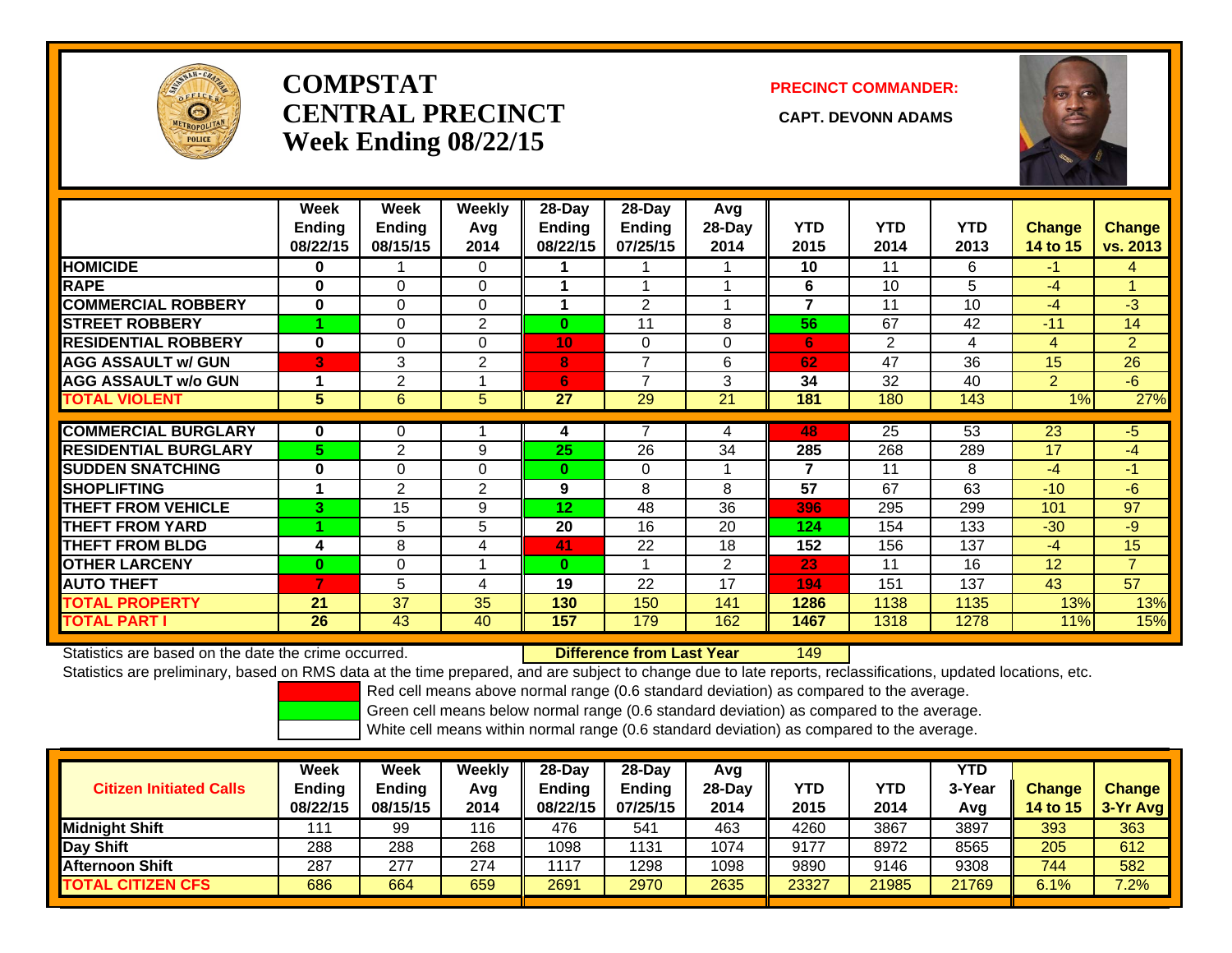

## **COMPSTATSOUTHSIDE PRECINCT** CAPT. TERRY SHOOP **Week Ending 08/22/15**

**PRECINCT COMMANDER:**



|                             | Week<br>Ending<br>08/22/15 | Week<br><b>Ending</b><br>08/15/15 | Weekly<br>Avg<br>2014    | 28-Day<br>Ending<br>08/22/15 | $28$ -Day<br><b>Ending</b><br>07/25/15 | Avg<br>$28-Day$<br>2014 | <b>YTD</b><br>2015 | <b>YTD</b><br>2014 | <b>YTD</b><br>2013 | <b>Change</b><br>14 to 15 | <b>Change</b><br>vs. 2013 |
|-----------------------------|----------------------------|-----------------------------------|--------------------------|------------------------------|----------------------------------------|-------------------------|--------------------|--------------------|--------------------|---------------------------|---------------------------|
| <b>HOMICIDE</b>             | 0                          | 0                                 | 0                        | 0                            | 0                                      | 0                       | $\mathbf{2}$       |                    | 3                  |                           | -1                        |
| <b>RAPE</b>                 | 0                          | $\Omega$                          | $\Omega$                 |                              |                                        |                         | 6                  | 6                  | 3                  | $\Omega$                  | $\mathbf{3}$              |
| <b>COMMERCIAL ROBBERY</b>   | $\bf{0}$                   | 0                                 | $\overline{\phantom{a}}$ | $\bf{0}$                     | $\Omega$                               | 3                       | 7                  | 14                 | 12                 | $-7$                      | $-5$                      |
| <b>ISTREET ROBBERY</b>      |                            |                                   |                          |                              |                                        | 4                       | 28                 | 38                 | 20                 | $-10$                     | 8                         |
| <b>RESIDENTIAL ROBBERY</b>  | $\bf{0}$                   | 0                                 | $\Omega$                 | $\overline{2}$               |                                        |                         | 10                 | 9                  | 4                  |                           | 6                         |
| <b>AGG ASSAULT w/ GUN</b>   | $\bf{0}$                   | 2                                 | 0                        | $\mathbf{2}$                 | 2                                      |                         | 16                 | 6                  | 9                  | 10 <sup>1</sup>           | $\overline{7}$            |
| <b>AGG ASSAULT w/o GUN</b>  | $\bf{0}$                   | 3                                 | 0                        | 3                            | 3                                      | 2                       | 18                 | 12                 | 22                 | 6                         | $-4$                      |
| <b>TOTAL VIOLENT</b>        | 1                          | 6                                 | 3                        | 9                            | 8                                      | 11                      | 87                 | 86                 | 73                 | 1%                        | 19%                       |
| <b>COMMERCIAL BURGLARY</b>  | $\bf{0}$                   | 3                                 |                          |                              | 6                                      | 3                       | 32                 | 25                 | 36                 | 7                         | $-4$                      |
|                             |                            |                                   |                          | 4                            |                                        |                         |                    |                    |                    |                           |                           |
| <b>RESIDENTIAL BURGLARY</b> | 6                          | 4                                 | 5                        | 28                           | 30                                     | 18                      | 209                | 149                | 254                | 60                        | $-45$                     |
| <b>SUDDEN SNATCHING</b>     | $\bf{0}$                   | $\Omega$                          | 0                        | 1                            |                                        |                         | 11                 | 9                  | 7                  | $\overline{2}$            | 4                         |
| <b>SHOPLIFTING</b>          | 8                          | 16                                | 13                       | 49                           | 55                                     | 51                      | 446                | 431                | 452                | 15                        | $-6$                      |
| <b>THEFT FROM VEHICLE</b>   | 6                          | 20                                | 7                        | 8                            | 69                                     | 27                      | 268                | 232                | 249                | 36                        | 19                        |
| <b>THEFT FROM YARD</b>      | $\mathbf{2}$               | $\overline{2}$                    | 2                        | 29                           | 12                                     | 9                       | 85                 | 80                 | 71                 | 5                         | 14                        |
| <b>THEFT FROM BLDG</b>      | 12                         | 4                                 | 4                        | 66                           | 22                                     | 17                      | 170                | 140                | 172                | 30                        | $-2$                      |
| <b>OTHER LARCENY</b>        | $\bf{0}$                   | $\Omega$                          |                          | 1                            | 3                                      | 2                       | 15                 | 23                 | 31                 | $-8$                      | $-16$                     |
| <b>AUTO THEFT</b>           | 7                          | 6                                 | 2                        | 26                           | 22                                     | 8                       | 130                | 59                 | 83                 | 71                        | 47                        |
| <b>TOTAL PROPERTY</b>       | 41                         | 55                                | 34                       | 212                          | 220                                    | 136                     | 1366               | 1148               | 1355               | 19%                       | 1%                        |
| <b>TOTAL PART I</b>         | 42                         | 61                                | 37                       | 221                          | 228                                    | 148                     | 1453               | 1234               | 1428               | 18%                       | 2%                        |

Statistics are based on the date the crime occurred. **Difference from Last Year** 

r 219

Statistics are preliminary, based on RMS data at the time prepared, and are subject to change due to late reports, reclassifications, updated locations, etc.

Red cell means above normal range (0.6 standard deviation) as compared to the average.

Green cell means below normal range (0.6 standard deviation) as compared to the average.

| <b>Citizen Initiated Calls</b> | Week<br><b>Ending</b><br>08/22/15 | Week<br><b>Ending</b><br>08/15/15 | Weekly<br>Avg<br>2014 | $28-Dav$<br><b>Endina</b><br>08/22/15 | $28$ -Dav<br><b>Ending</b><br>07/25/15 | Avg<br>$28-Dav$<br>2014 | <b>YTD</b><br>2015 | YTD<br>2014 | YTD<br>3-Year<br>Avg | <b>Change</b><br>14 to 15 | <b>Change</b><br>3-Yr Avg |
|--------------------------------|-----------------------------------|-----------------------------------|-----------------------|---------------------------------------|----------------------------------------|-------------------------|--------------------|-------------|----------------------|---------------------------|---------------------------|
| <b>I</b> Midniaht Shift        | 96                                | 107                               | 91                    | 397                                   | 392                                    | 363                     | 3392               | 3042        | 3093                 | 350                       | 299                       |
| Day Shift                      | 277                               | 331                               | 259                   | 1252                                  | 1074                                   | 1038                    | 9274               | 8601        | 8565                 | 673                       | 709                       |
| <b>Afternoon Shift</b>         | 307                               | 305                               | 259                   | 1163                                  | 1137                                   | 1034                    | 9055               | 8547        | 8537                 | 508                       | 518                       |
| <b>TOTAL CITIZEN CFS</b>       | 680                               | 743                               | 609                   | 2812                                  | 2603                                   | 2435                    | 21721              | 20190       | 20195                | $7.6\%$                   | $7.6\%$                   |